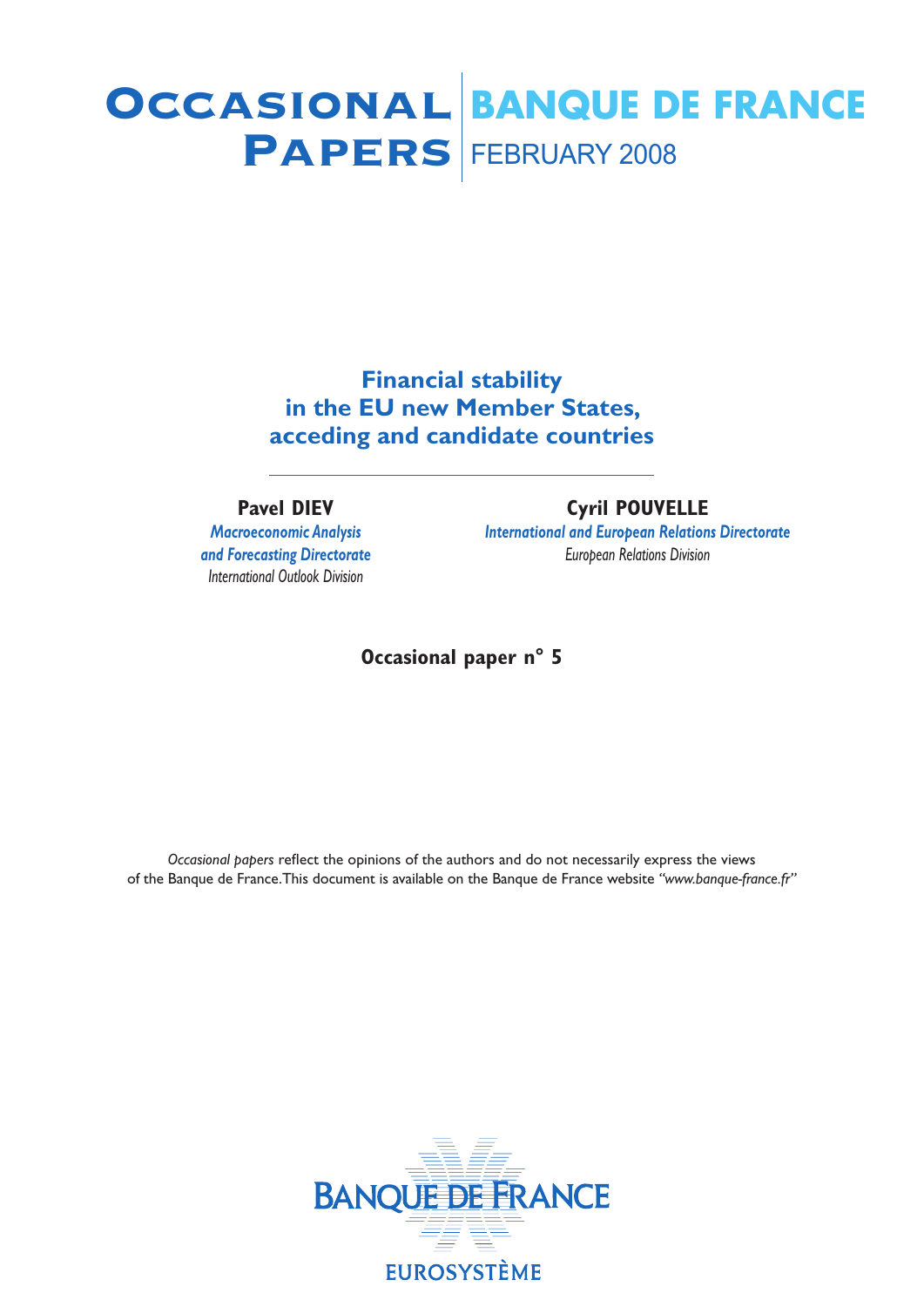### **Financial stability in the EU new Member States, acceding and candidate countries**

**Pavel DIEV** *Macroeconomic Analysis and Forecasting Directorate International Outlook Division*

**Cyril POUVELLE** *International and European Relations Directorate European Relations Divisions*

Rapid credit growth in the EU new Member States, acceding and candidate countries has raised the issue of financial stability *in the region. This rapid credit growth has been accompanied by the deterioration in the current account balance and the large-scale distribution of foreign currency loans.*

In the first part of this study, we analyse the overall stability of the banking sector vis-à-vis the very rapid credit growth. Given the *high share of foreign currency loans, we examine the exposure to exchange rate risk. We identify that the main vulnerability for*  the banking system stems from the open currency position held by final borrowers (households and businesses). These economic *agents are generally not hedged against exchange rate risk. In the event of a depreciation in the national currency, the banking system would therefore be exposed to an increase in payment defaults on foreign currency loans. We consider this to be "indirect" credit risk for the banking system.*

*In the second part, we explore the likelihood of a currency crisis. We estimate an econometric model for the link between credit*  growth and the current account balance showing a significant negative relationship in these countries, *i.e. a 1-percentage-point* increase in credit flow as a percentage of GDP deteriorates the current account-to-GDP ratio by 0.5 percentage point. Consequently, *excessively high credit growth would contribute to deteriorate the current account beyond a sustainable level and would increase the likelihood of a currency crisis. Currently, external vulnerability remains contained in the countries under review, though it has increased in most of them since 2000.*

*Lastly, we implement causality tests to evaluate the nature of credit growth. When the causality detected indicates that credit growth fuels domestic demand, and not the opposite, this could be interpreted as a potential risk for the system insofar as strong credit growth may lead to excessive demand beyond that related to a simple catching-up process. For countries where this test is signifi cant, a causal relationship from credit growth to domestic demand has been detected in Bulgaria, Estonia, Latvia and Poland. The causality detected in Croatia and Romania is heading in the opposite direction.*

Keywords: credit growth, new Member States, monetary approach to the balance of payments, currency crisis, banking crisis

Codes JEL: C33, E51, F32, G21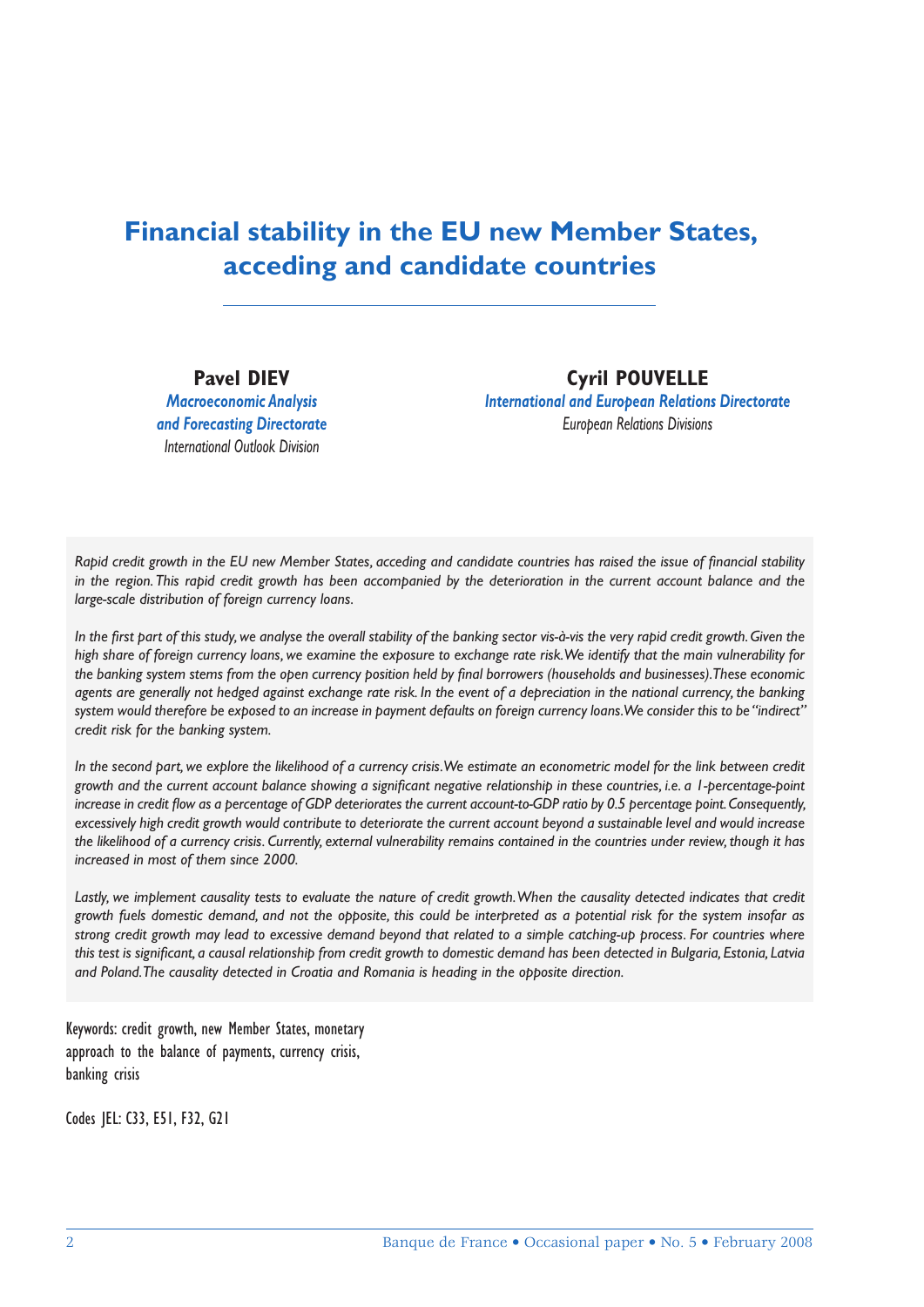### **1| Introduction**

In recent years, economists and European policy makers have been concerned with the increase in macroeconomic imbalances in the European Union's new Member States (NMS), acceding and candidate countries (ACC).<sup>1</sup> The very rapid growth in credit has received special attention as private sector credit growth rates exceeded 20% in 2006 in all of the countries in the region (excluding Hungary) with a peak of 58% for Latvia. This naturally raises questions concerning the financial stability of the countries concerned, since economic literature identifies strong credit growth as a leading indicator of a financial crisis (see Kaminsky and Reinhart, 1999), which was most recently confirmed during the Asian crisis of 1997.

A number of recent institutional and academic studies have analysed the issue of rapid credit growth in the region. The approach regularly used consists of detecting excessive credit growth by estimating a long-term equilibrium relationship of the changes in credit stocks (Chart 2 illustrates the idea of a long-term relationship between the credit-to-GDP ratio and the level of GDP per capita). Then, by positioning the countries visà-vis this equilibrium relationship we can identify situations of excessive credit growth. Two studies have adopted this methodology: an ECB study carried out by Boissay et al. (2005) and a Hungarian National Bank study by Kiss et al. (2006). The main outcome of these studies was to detect excessive credit growth for the Baltic States.

One of the main weaknesses of this approach applied to the countries under review stems from the lack of sufficiently long macroeconomic series based on which the long-term equilibrium relationship may be estimated. To circumvent this difficulty, the aforementioned studies estimate the equilibrium relationship for the developed countries in the EU and apply the coefficients obtained in the case of Central and Eastern European countries. However, this approach is questionable, as it presupposes that the two groups of countries share the same structural characteristics, which is not the case for Central and Eastern European countries that are undergoing the transition from a planned to a market economy. In particular, the starting point for these economies at the beginning of the 1990s was characterised by a nonexistent financial system and an obsolete productive structure, controlled entirely by the State. Although the final point towards which these countries are converging is clear, i.e. a structure closer to that of Western Europe's developed





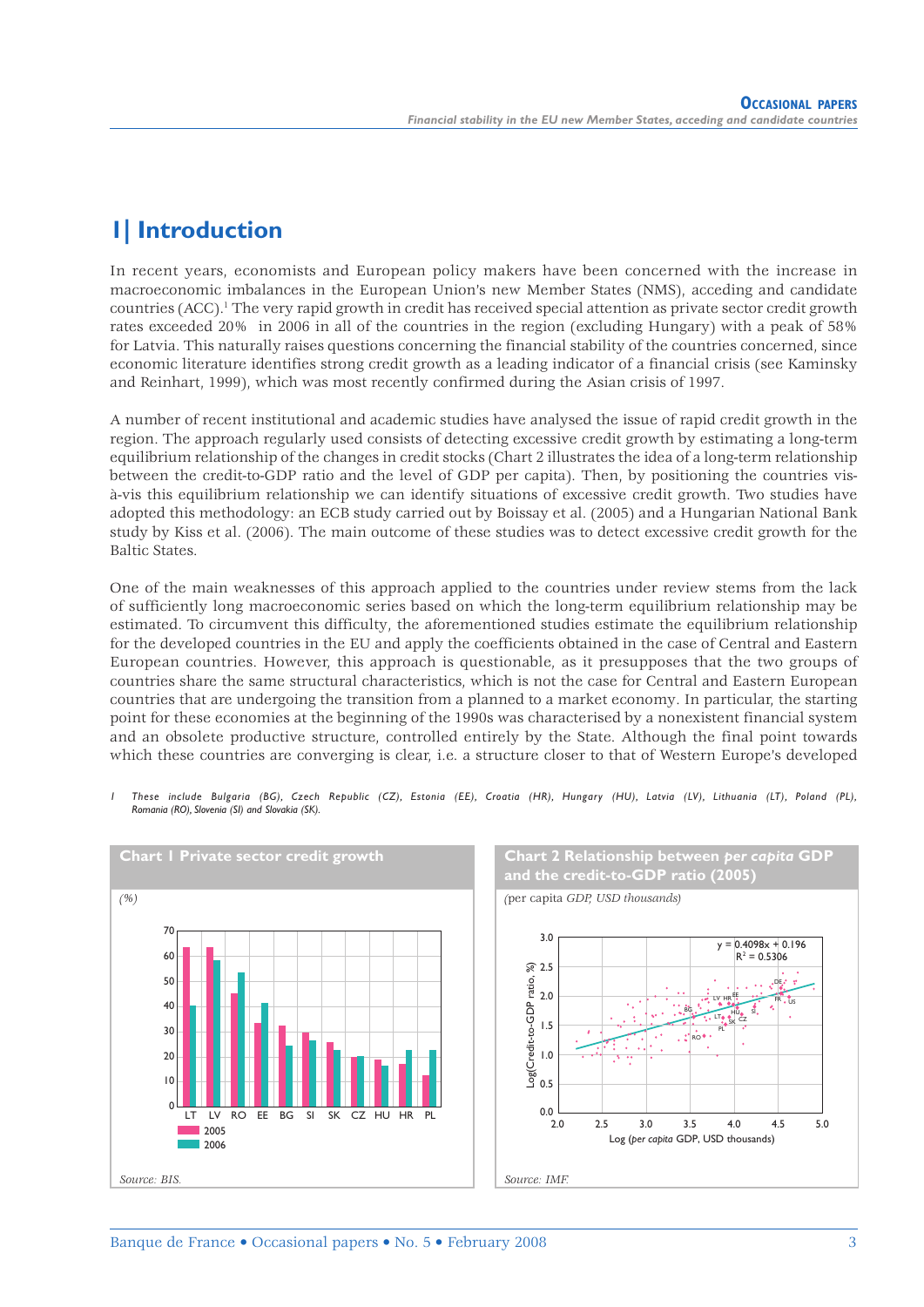countries, the characteristics of the path towards convergence are unclear. Indeed, the path appears to differ from the "standard" one that the emerging market countries of Asia and Latin America have tended to follow, notably thanks to the European integration process to which the countries under review are associated. In this context, the approach can lead to results whose relevance must be evaluated with caution. Beyond these aspects, the aforementioned approach merely detects excessive credit growth for the countries under review without specifying how a return towards equilibrium could be achieved nor the impact of a potential financial crisis.

An alternative approach would be to carefully analyse the overall stability of the banking system and the impact of credit growth on the system's vulnerability. This analysis (section 2) shows an apparently healthy situation with a high share of foreign currency loans extended to households and businesses. These economic agents whose foreign currency assets are likely to be limited would then be exposed to exchange rate risk. In the event of a depreciation of the national currency, payment defaults on foreign currency loans are likely to increase and weigh on the banks' balance sheets. We define this mechanism triggered by a depreciation of the national currency as an "indirect" credit risk for the banking system.

What is the likelihood of currency depreciation in the countries under review? One of the basic indicators of external vulnerability is the size of the current account deficit. In the monetary approach to the balance of payments (see IMF, 1977), high growth in credit stocks would result, ceteris paribus, in a larger current account deficit (section 3). This in turn tends to jeopardise the economy's external stability via the accumulation of external debt and increase the risk of a currency crisis. This area of research has been analysed by a number of recent studies: Coricelli et al. (2006) and Duenwald et al. (2005) estimate an econometric relationship between credit growth and the trade balance. They find a significant negative relationship, i.e. that credit growth deteriorates the trade balance. With regard to these studies, we have extended the size of the sample by using panel data for eleven of the countries of the region.<sup>2</sup> The use of panel data enables us to circumvent the problem of a lack of sufficiently long macroeconomic series to permit individual estimates. We use the current account balance as a dependent variable, rather than the trade balance, in order to remain close to the original focus of the monetary approach to the balance of payments.

The fact that credit growth increases the size of the current account deficit is not sufficient to evaluate the sustainability of these deficits. A more qualitative analysis of credit growth is required. In order to achieve this, it would be necessary to evaluate the nature of credit growth: is it the flip side of the catching-up process or is it triggered exogenously by the banking system, following a strategy to gain market share? In the latter case, credit growth should lead to a liquidity surplus fuelling an overheated domestic demand. We have tried to answer this question by testing the causality between credit flow and domestic demand (section 4). When the test indicates that credit growth causes domestic demand, this may be interpreted as a situation where the distribution of credit fuels an excessive increase in demand. If the causality detected is the opposite, this would be interpreted as a healthy situation where credit growth is the flip side of the catching-up process.

*2 These include Bulgaria, Czech Republic, Estonia, Croatia, Hungary, Latvia, Lithuania, Poland, Romania, Slovenia and Slovakia.*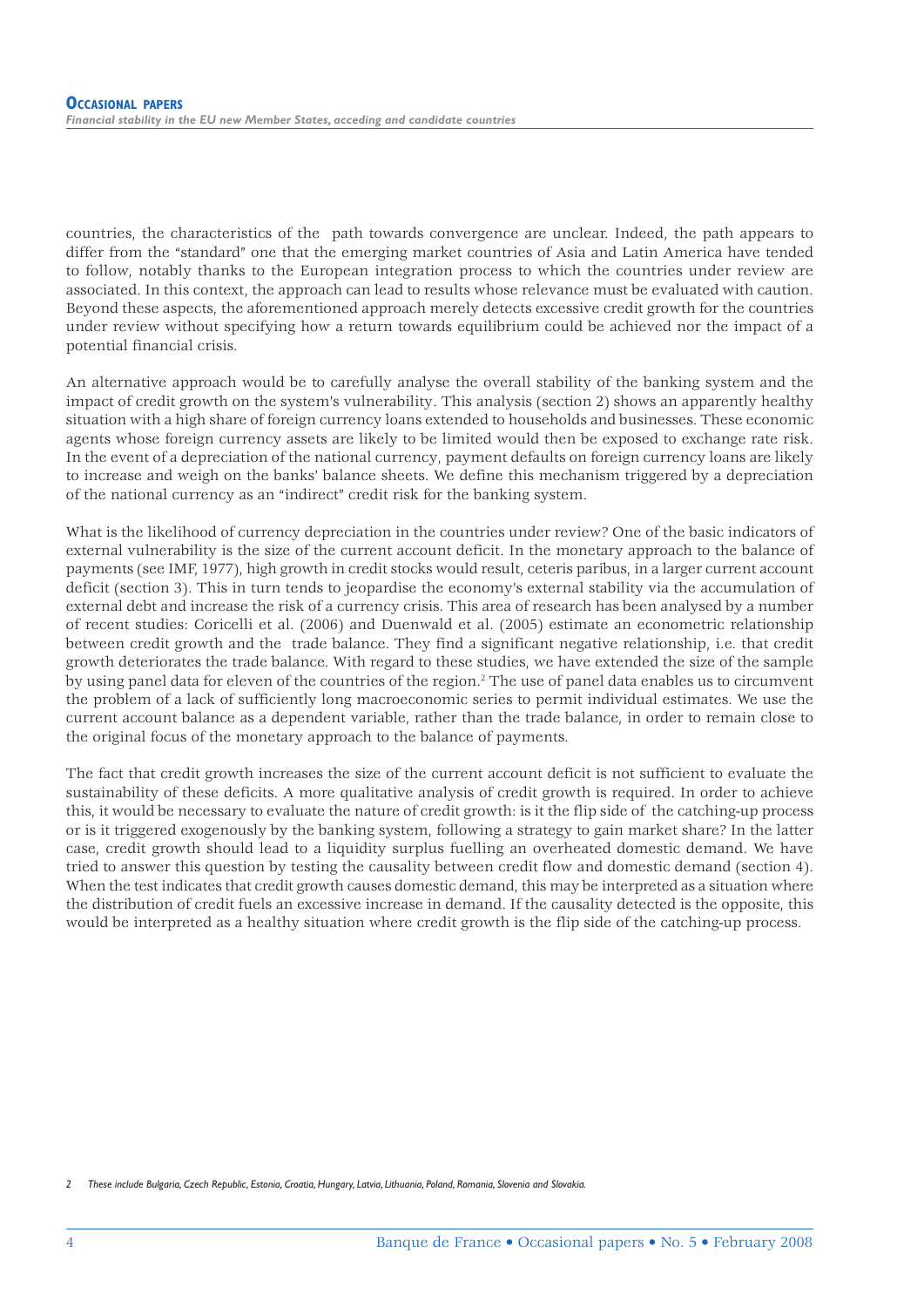### **2| Exposure of the banking system to exchange rate risk**

### Banking sector overall stability

Third generation currency crisis models<sup>3</sup> are based on moral hazard, problems of asymmetric information and financial excesses as factors triggering balance of payments crises. They underscore the role of capital inflows in fuelling excessive credit growth, consumption booms and unsustainable current account deficits. Consequently, it is worth briefly analysing the situation of the banking sector in the countries concerned.

Banking sector stability indicators reflect a rather positive image, but trends in these indicators require close monitoring. The quality of bank portfolios, measured by the level of non-performing loans, has improved since 2000, due to the restructuring process of the banking sector following the crises at the end of the 1990s and beginning of the 2000s in a number of countries. It appears to be markedly higher than in South East Asia before the crisis of 1997 or in Argentina before the crisis of 2001. However, cross-country comparisons should be interpreted with due caution, owing to methodological and regulatory differences in the structure of non-performing loans. Furthermore, these comparisons are merely lagged indicators of a crisis as business failures occur a certain amount of time after the crisis due to the regulatory period subsequent to which late payments are classified as non-performing loans (at least three months, according to national regulations). Lastly, current non-performing loan ratios are automatically maintained at a low level, owing to the very high credit growth, which leads to a very rapid increase in the denominator of the ratio.

Moreover, loan-loss provision ratios are significantly below the level prevailing in the euro area and in Argentina prior to the crisis of 2001. Finally, capitalisation ratios, though markedly higher than the minimum national ratios of 8-12% and the Basel I ratio of 8%, have diminished since 2000 as assets have rapidly increased. The attrition rate is particularly high in Bulgaria and Latvia and could require a further injection of capital, if the current credit growth rate continues.

### Banking sector exposure to exchange rate risk

In spite of the apparently healthy situation in the banking sectors of the countries under review, a rapid deterioration in the banks' balance sheets cannot be ruled out in the event of a currency crisis, if the banks are highly exposed to exchange rate risk. The analysis of this exposure can therefore indicate a potential channel of transformation from a currency crisis to a banking crisis.

This analysis, which must take into account the banks' balance sheet and off-balance sheet items, is complex. In most countries, banks' unhedged foreign currency exposure including off-balance sheet items, as a percentage of their equity capital, is low (see Table 1, which refers to an indicator calculated by the IMF, notably within the framework of Article IV missions).

We shall therefore focus on the situation of non-bank agents, particularly households and small- and medium-sized enterprises, as a rise in their foreign currency denominated debt may pose a problem for their solvency, due to their limited access to hedging instruments and their low foreign currency denominated income available for the servicing of their debt.

We can therefore draw up a typology of countries according to the difference between the relative amount of foreign currency loans to the private sector and foreign currency deposits. In certain countries, the ratio of foreign currency loans minus foreign currency deposits to GDP is negative. In other countries, however, the amount of foreign currency loans is markedly higher than that of its equivalent in deposits, i.e. accounting for between 11 and 53 GDP percentage points. This situation means that the exchange rate risk linked to a potential depreciation of the domestic currency against the euro is transferred to the borrowers;

*3 See Kaminsky (2006) for a comprehensive review of the models and indicators of financial crises.*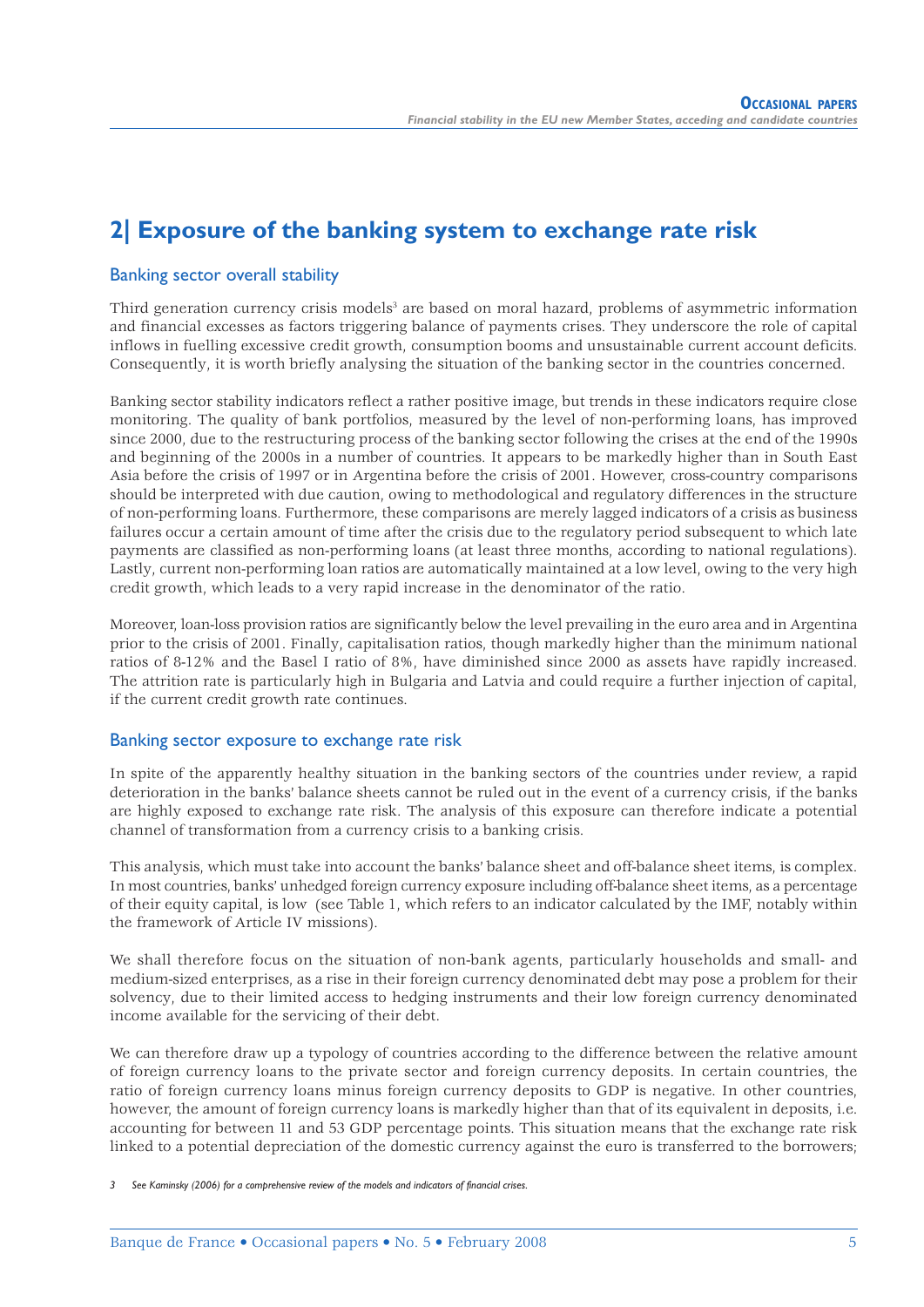|                 | Banks' unhedged foreign currency<br>exposure (as a % of equity capital) | (Foreign currency loans - foreign<br>currency deposits) / GDP |
|-----------------|-------------------------------------------------------------------------|---------------------------------------------------------------|
| Hungary         | 3.5                                                                     | Н                                                             |
| Poland          | 2.5                                                                     | $-7.1$                                                        |
| Czech Republic  | 0.3                                                                     | $-17.8$                                                       |
| Slovakia        | $-30$                                                                   | $\mathbf{L}$                                                  |
| Estonia         | 80                                                                      | 52.3                                                          |
| Latvia          | 15                                                                      | 40                                                            |
| Lithuania       | 1.8                                                                     | 4.1                                                           |
| <b>Bulgaria</b> | $-5.6$                                                                  | 2.9                                                           |
| Romania         | $-0.6$                                                                  | 0.7(2004)                                                     |
| Croatia         | 5.5                                                                     | $-6.7$ <sup>1</sup>                                           |

it brings about an indirect credit risk for banks, since a depreciation of the domestic currency could reduce borrowers' solvency, if their income in euro is not equivalent. In such a situation, banks' collateral may be insufficient to protect them against a decline in borrowers' solvency.

An analysis at a more disaggregated level is needed as an unhedged foreign currency position may be moderate at the aggregate level but very substantial at an individual or sectoral level, which might entail systemic risk. In the case of countries for which a breakdown of foreign currency loans and deposits between households and businesses is available, i.e. Hungary (for loans only), Latvia, Bulgaria, Romania and Croatia, non-bank businesses appear to bear substantial exchange rate risk as the amount of their foreign currency liabilities is higher than their total foreign currency assets (see Table 2). As regards households, they face variable exchange rate risk exposure. In Croatia and, to a lesser extent, Hungary, households' foreign currency loans account for a significant proportion of GDP, even if the level of their foreign currency deposits is still higher. This suggests that households' potential exposure depends on the distribution of foreign currency loans and deposits across the population. The pace at which foreign currency loans increase should therefore be monitored.

Lastly, the significant presence of foreign banks in most of the countries in the panel provides a degree of protection against sudden capital outflows, but it can also lead to spillover effects between countries.

| Table 2 Household and corporate exposure to exchange rate risk in the EU new Member States,<br>acceding and candidate countries (2004, unless otherwise indicated) |                                                           |                                                                    |                                               |                                                                                                         |
|--------------------------------------------------------------------------------------------------------------------------------------------------------------------|-----------------------------------------------------------|--------------------------------------------------------------------|-----------------------------------------------|---------------------------------------------------------------------------------------------------------|
|                                                                                                                                                                    | Households: foreign<br>currency deposits<br>as a % of GDP | Households: foreign<br>currency and indexed<br>loans as a % of GDP | foreign currency<br>deposits as a %<br>of GDP | Non-bank businesses: Non-bank businesses:<br>foreign currency loans<br>as a % of GDP $\,$ <sup>1)</sup> |
| Hungary (2005)                                                                                                                                                     | na                                                        |                                                                    | na                                            | 11.2                                                                                                    |
| Latvia                                                                                                                                                             | $7.3^{2}$                                                 | $11.7^{3}$                                                         | $11.3^{2}$                                    | $36.9^{3}$                                                                                              |
| Bulgaria                                                                                                                                                           | 12.6                                                      | 1.3                                                                | 5                                             | 16                                                                                                      |
| Romania                                                                                                                                                            | 4.1                                                       | 2.3                                                                | 3.2                                           | 7.5                                                                                                     |
| Croatia                                                                                                                                                            | 32.6                                                      | 28.8                                                               | 4.9                                           | 5.6                                                                                                     |

*Sources: IMF, national central banks,, Backé, Reininger and Walko (2006).* 

1) Excluding foreign currency-indexed loans, which are significant in Croatia.

*2) Foreign currency assets.*

*3) Foreign currency liabilities.*

*na: non available*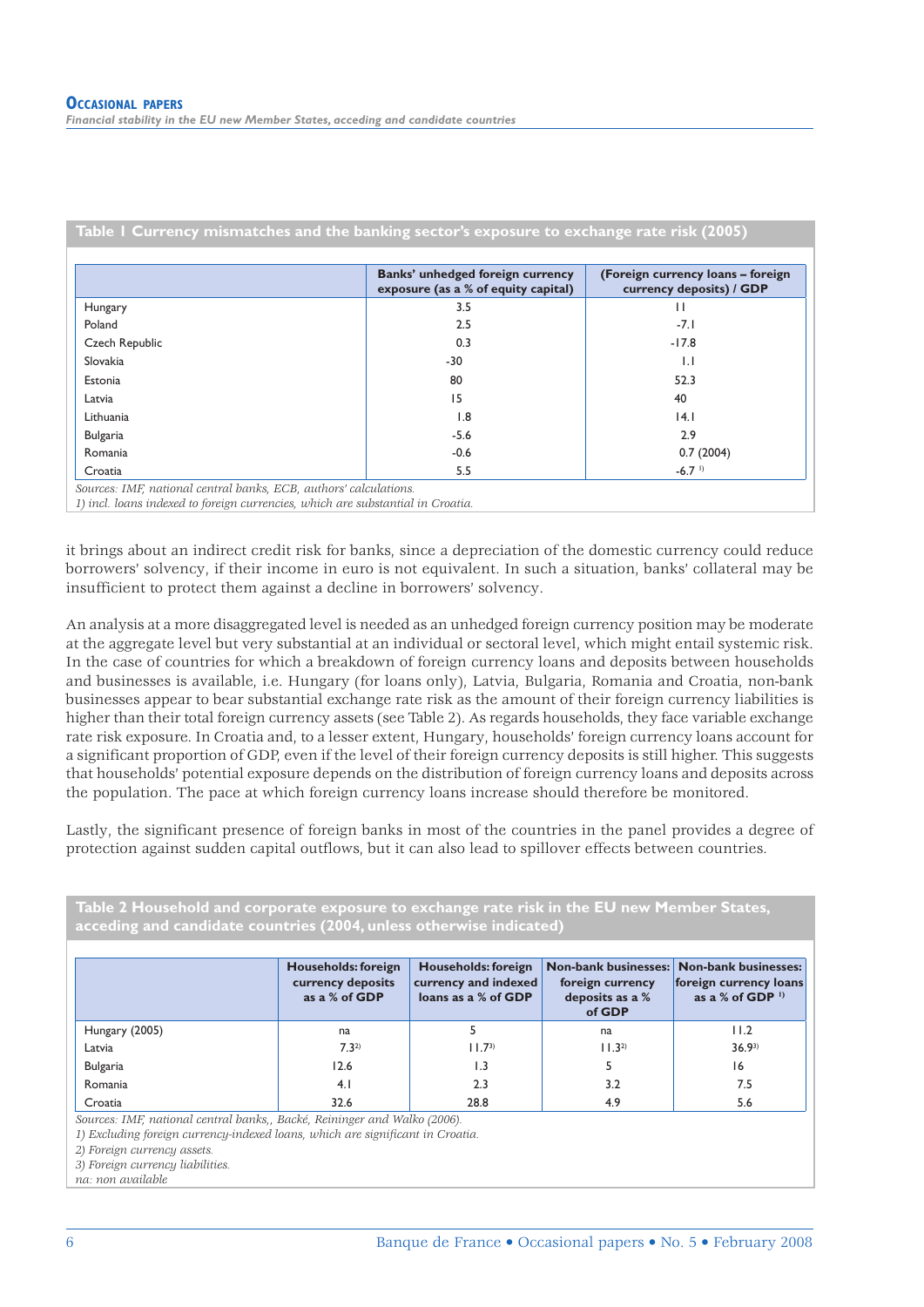### **3| The relationship between credit growth and the current account deficit**

The previous section highlighted that a large proportion of loans extended in the countries under review are in foreign currencies and have been taken out by private agents who have little protection against exchange rate risk. This means that the banking system faces "indirect" exposure in the event of a depreciation of the national currency. In turn, the risk of depreciation is to a large extent determined by the size of the current account deficit. It so happens that there is a strong relationship between credit growth and the size of the current account deficit, which we will investigate in this section.

Credit growth increases liquidity in the economy and should increase demand for goods and services. If supply is insufficient to meet the additional demand some of this demand will be directed abroad, thus helping to create a current account imbalance. The aim of this section is to test empirically to what extent credit growth is contributing to imbalances in the current account in the countries in the region under review.

### The model estimated

We specify an autoregressive distributed lag model for the current account balance (see Appendix for methodological details concerning the autoregressive distributed lag model). The following explanatory variables are included: total flows of domestic credit, i.e. loans to the private sector plus loans to the public sector; the fiscal balance; and foreign direct investment (FDI). All of the variables are expressed as a percentage of GDP.

Credit flow constitutes our variable of interest and measures the "monetary" impact on the current account balance. The two other variables are control variables. The first is the fiscal balance, which is often advanced as a means of influencing the current account balance, notably in the IMF's recent recommendations concerning the countries in the region under review where posting fiscal surpluses is advocated in order to stabilise/reduce the current account deficit. The second variable consists of net FDI, with the countries of the region having attracted huge amounts of FDI in recent years. The latter's impact on the current account balance may be both positive (ultimately), via an increase in the economy's productive capacity and negative (in the short term) through an increase in demand for imports of capital goods.

More formally, our basic model, which is estimated using quarterly data for the period Q1 1997 to Q3 2003 for which the main sources are the IFS,<sup>4</sup> IMF and Eurostat databases, can be written as follows:

$$
CA_{it} = \alpha + \delta_i + \sum_{j=2}^{4} \theta_j D_j + \sum_{j=1}^{4} \beta_j CA_{i(t-j)} + \sum_{j=0}^{4} \gamma_j CR_{i(t-j)} + \sum_{j=0}^{4} \mu_j FISC_{i(t-j)} + \sum_{j=0}^{4} \lambda_j FDI_{i(t-j)} + u_{it}
$$

where *i* and *t* are the indices for the country and the time period respectively. *CA* denotes the current account, *D* is a variable indicating the quarter, *CR* is the nominal flow of credit, *FISC* denotes the fiscal balance and *FDI* net flows of *FDI*. All of the variables were expressed as a percentage of GDP. For each variable, the current value and last four lags are included. The dummy variables for the quarter are included in order to take account of potential seasonal effects in the current account series (for example, in countries that are tourist destinations such as Bulgaria and Croatia, the current account balance in the third quarter is generally positive).

The individual dimension of the model (denoted by *i*) comprises 11 Central and Eastern European countries (Bulgaria, Croatia, Czech Republic, Estonia, Hungary, Latvia, Lithuania, Poland, Romania, Slovenia and Slovakia). Including both an individual and a temporal dimension, i.e. using panel data, makes it possible to

*<sup>4</sup> International Financial Statistics.*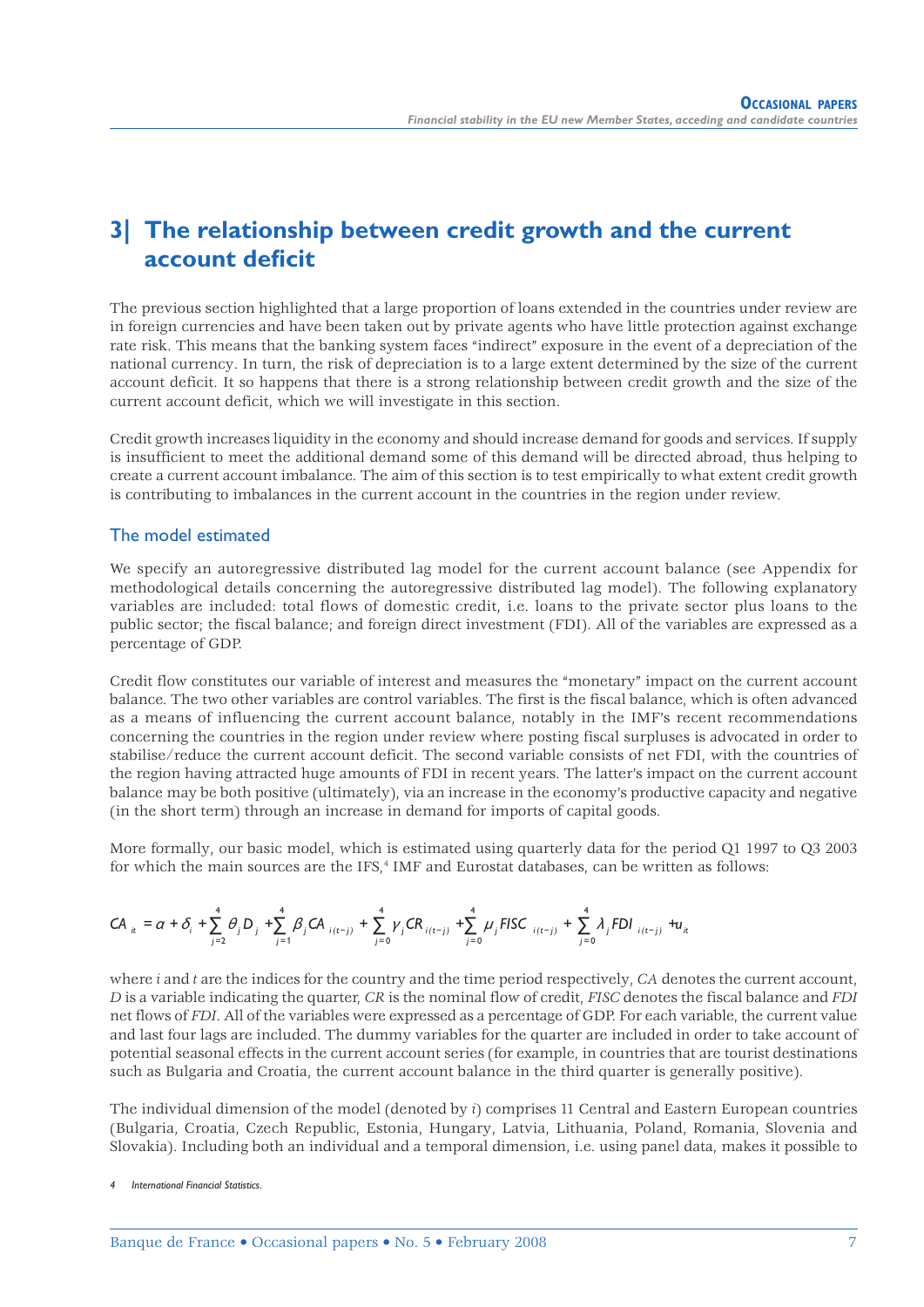increase the size of the sample and therefore the accuracy of the estimates. This technique is necessary for the countries in the region under review, where macroeconomic series cover a relatively short time-frame. By contrast, the estimated coefficients are common to all countries (except for the fixed effect  $\delta_i$ , which is specific to them), this being a necessary constraint in order to augment the degrees of freedom of the estimates.

### Estimation results

The specified model may at first sight resemble an accounting identity: by definition  $(X-M)/Y=(S-I)/Y+(T-G)/Y^5$ and, assuming that credit flow as a percentage of GDP is equal to the investment ratio and that the savings rate is constant, the current account would be equal to the sum of the credit flow and the fiscal balance. To take this possibility into account, we have estimated a variant of the model by including the investment ratio among the explanatory variables. The results of the estimates (see Appendix) show that the coefficients of the credit flow variable are significant, which suggests that it has independent explanatory power compared to investment, which tends to invalidate the hypothesis of an accounting identity for the original model. Moreover, it appears that the estimated coefficients of the fiscal balance variable are non-significant, thus supporting the conclusion that there is no accounting identity.

#### **Table 3 Estimation results**

|                             | <b>Basic model</b>          | Stable model <sup>1)</sup> |  |  |
|-----------------------------|-----------------------------|----------------------------|--|--|
|                             | Dependent variable: CA      |                            |  |  |
| <b>Explanatory variable</b> | <b>Coefficient</b>          | <b>Coefficient</b>         |  |  |
| C                           | $-0.39(0.67)$               | $-1.31 (0.45)$ **          |  |  |
| D <sub>2</sub>              | $-0.96$ (0.54) <sup>*</sup> | $-0.66(0.52)$              |  |  |
| D <sub>3</sub>              | $1.04$ (0.50)**             | $1.06$ $(0.47)$ **         |  |  |
| D <sub>4</sub>              | $-1.26$ (0.56)**            | $-1.35$ $(0.46)$ ***       |  |  |
| $CA(-1)$                    | 0.04(0.04)                  |                            |  |  |
| $CA(-2)$                    | $-0.15$ $(0.04)$ ***        | $-0.11(0.04)$ **           |  |  |
| $CA(-3)$                    | $-0.09$ (0.04)**            | $-0.08$ $(0.04)$ **        |  |  |
| $CA(-4)$                    | $0.60$ $(0.04)$ ***         | $0.60$ $(0.04)$ ***        |  |  |
| CR                          | $-0.07$ (0.02)***           | $-0.08$ $(0.02)$ ***       |  |  |
| $CR(-1)$                    | $-0.06$ $(0.02)$ ***        | $-0.05$ $(0.02)$ ***       |  |  |
| $CR(-2)$                    | $-0.10(0.02)$ ***           | $-0.09$ $(0.02)$ ***       |  |  |
| $CR(-3)$                    | $-0.09$ (0.02) ***          | $-0.08$ $(0.02)$ ***       |  |  |
| $CR(-4)$                    | $-0.04$ (0.02) **           |                            |  |  |
| <b>FISC</b>                 | $0.06$ $(0.03)*$            |                            |  |  |
| $FISC$ $(-1)$               | $-0.05(0.03)$               |                            |  |  |
| $FISC(-2)$                  | $-0.03(0.03)$               |                            |  |  |
| $FISC(-3)$                  | $0.06$ $(0.03)$ **          |                            |  |  |
| $FISC$ $(-4)$               | 0.02(0.03)                  |                            |  |  |
| <b>FDI</b>                  | $-0.14$ (0.03)***           | $-0.12$ $(0.03)$ ***       |  |  |
| $FDI(-1)$                   | 0.04(0.03)                  |                            |  |  |
| $FDI(-2)$                   | $-0.03(0.03)$               |                            |  |  |
| $FDI(-3)$                   | $-0.05(0.03)$               |                            |  |  |
| $FDI$ $(-4)$                | $-0.05(0.03)$               |                            |  |  |
| Number of observations      | 330                         | 330                        |  |  |
| R <sup>2</sup>              | 0.91                        | 0.90                       |  |  |

*In brackets: estimated standard deviation (S.D.).* \*, \*\*, \*\*\* significant at the threshold of 10%, 5% and 1% respectively.

*1)* The stable model is obtained by successively eliminating coefficients that are non-significant at the threshold of 5% (except for the constant *and dummy variables).*

*5 Notation: X-exports, M-imports, S-savings, I-investment, T-tax revenue, G-government spending.*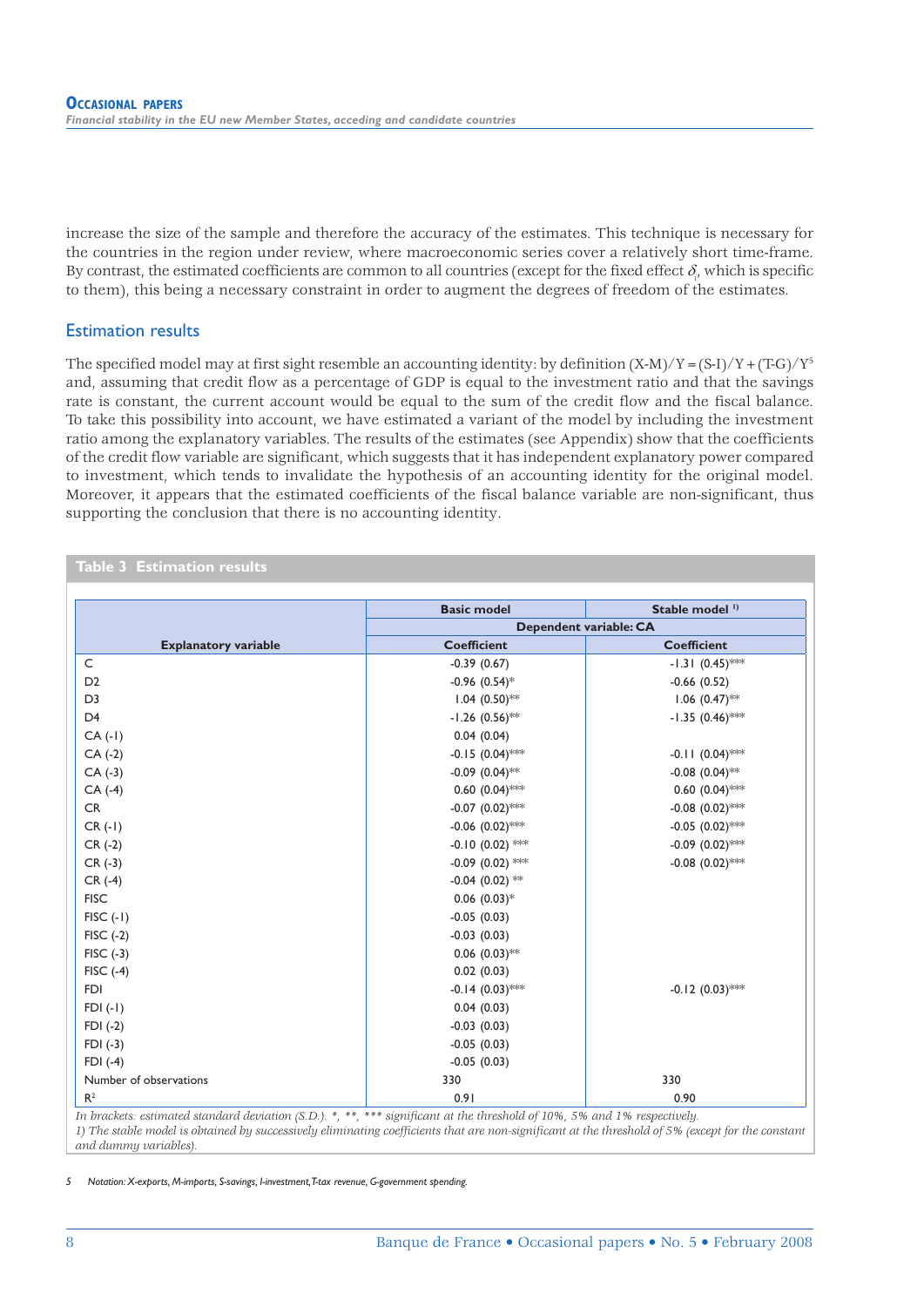The model is estimated using the generalised least squares method (see Appendix for technical details concerning the estimation method). Before estimating the model, the series are tested for the presence of a unit root. Several tests, the results of which are summarised in the Appendix, reject the hypothesis of the presence of a unit root.

We also tested for endogeneity between the dependent variable and the explanatory variables. To do so, we used a Durbin-Wu-Hausman test, the method and detailed results of which are set out in the Appendix. This test indicates that it is not necessary to use instrumental variables to estimate the model.

Looking at Table 3, several variables have significant coefficients. Regarding the dummy variables, there is a significant and positive effect in the third quarter attributable to tourist activity in several of the region's countries. Similarly, there is a negative effect in the fourth quarter, which may stem from greater demand for imported products in the run-up to Christmas and the New Year. Regarding the other variables, credit flow and its four lags are all significant and have the expected sign – an increase in credit deteriorates the current account, not only in the quarter concerned but also in subsequent quarters (significant coefficients of lagged variables). The fiscal balance does not appear to have a very significant effect on the current account balance. This is an interesting result that points to a degree of neutrality regarding fiscal policy, either through "Ricardian equivalence", with government dissaving being offset by saving by private agents, or by a crowdingout effect whereby, by increasing interest rates, government dissaving discourages private investment. Lastly, net *FDI* inflows have a negative and strongly significant effect on the current account; by contrast, the first lag has a positive but non-significant effect. This shows that an increase in investment would lead in the short term to a rise in demand for imports of capital goods, which is later partly offset by an increase in supply.

The results of the stable model (column 2) largely corroborate those of the basic model. The major difference is the lack of the fiscal balance ratio among the significant explanatory variables, which supports the finding that fiscal policy is neutral, as suggested by the basic model.

The results of the stable model can be used to calculate the long-term relationship between the current account and the explanatory variables. Over the long term, it is impossible to distinguish between current and lagged variables, i.e.  $CA_t = CA_{t-1} = CA$ , and the same is true for the model's other variables. The inferred long-term relationship between the model's variables is thus as follows:

 $CA = -2.2 + \delta - 0.5CR - 0.2FDI$ 

where  $\delta$  is each country's fixed effect.

The estimated elasticity of credit flow on the current account is -0.5, which means that a 1-percentage-point increase in credit flow as a percentage of GDP deteriorates the current account-to-GDP ratio by 0.5 percentage point. These results are close to those obtained by other econometric studies that have attempted to estimate the impact of credit flow on the trade balance: Coricelli et al. (2006) find a 1-percentage point (pp) increase in credit flow to households would deteriorate the trade balance (here also expressed as a percentage of GDP) by 0.86 pp in Romania, 0.66 pp in Turkey, 0.53 pp in Bulgaria and 0.38 in Latvia. Duenwald et al. (2005) find that a 1-percentage-point increase in domestic credit flow would deteriorate the trade balance by 0.7 pp in Romania and 0.4 pp in Bulgaria. These studies also find a limited and weakly significant effect of the fiscal balance on the trade balance. For example Duenwald et al. (2005) find that a 1-percentage-point improvement in the fiscal balance ratio would improve the trade balance by 0.2 pp, the effect being significant at the 10% threshold only.

### Sustainability of exchange rate regimes

We showed above that credit growth appears to have a significant impact on the deterioration of the current account. The question then arises as to how far the external position of the region's countries is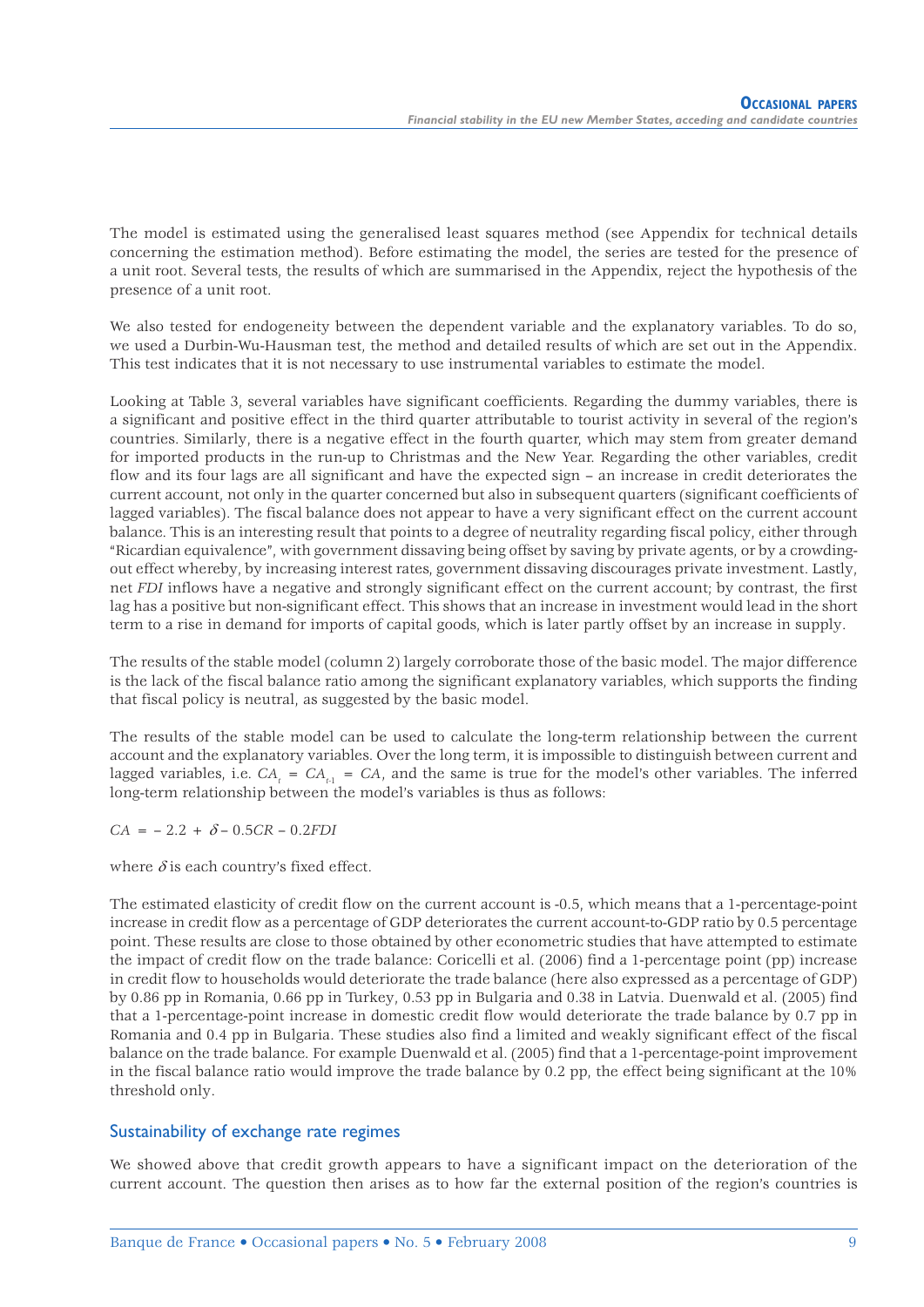|                    | <b>Exchange rate</b><br>regime | Short-term external<br>debt as a % of foreign<br>exchange reserves | <b>Current account</b><br>as a % of GDP | Financing of the<br>current account by<br>net FDI as a %<br>(2005-2006 average) |
|--------------------|--------------------------------|--------------------------------------------------------------------|-----------------------------------------|---------------------------------------------------------------------------------|
| Latvia             | Fixed                          | 264.2                                                              | $-21.1$                                 | 32.2                                                                            |
| Estonia            | Fixed (currency board)         | 208.2                                                              | $-14.8$                                 | 91.8                                                                            |
| Slovakia           | Floating                       |                                                                    |                                         |                                                                                 |
|                    | with fluctuation bands         | 116.9                                                              | $-8.3$                                  | 65.4                                                                            |
| Lithuania          | Fixed (currency board)         | 115.0                                                              | $-11.8$                                 | 36.6                                                                            |
| <b>Bulgaria</b>    | Fixed (currency board)         | 88.8                                                               | $-15.8$                                 | 110.7                                                                           |
| Czech Republic     | Managed float                  | 71.2                                                               | $-4.2$                                  | 220.1                                                                           |
| Hungary            | Floating                       |                                                                    |                                         |                                                                                 |
|                    | with fluctuation bands         | 67.2                                                               | $-5.8$                                  | 58.1                                                                            |
| Romania            | Managed float                  | 63.1                                                               | $-10.3$                                 | 83.1                                                                            |
| Poland             | Independent float              | 52.9                                                               | $-2.3$                                  | 122.6                                                                           |
| Croatia (2005)     | Managed float                  | 48.5                                                               | $-5.9$                                  | 105.1                                                                           |
| Korea (1996)       | Fixed                          | 228.3                                                              | $-4.2$                                  | 24.0                                                                            |
| Indonesia (1996)   | Fixed                          | 177.8                                                              | $-3.1$                                  | 62.0                                                                            |
| Thailand (1996)    | Fixed                          | 126.5                                                              | $-8.1$                                  | 10.0                                                                            |
| Philippines (1996) | Fixed                          | 81.0                                                               | $-4.7$                                  | 44.0                                                                            |
| Malaysia (1996)    | Fixed                          | 41.2                                                               | $-4.4$                                  | 86.0                                                                            |
| Argentina (2001)   | Fixed (currency board)         | 168.4                                                              | $-1.4$                                  | 50.0                                                                            |

**Table 4 Indicators of the sustainability of exchange rate regimes, 2006**

sustainable. We analyse the three usual indicators of external vulnerability: short-term external debt, the current account deficit, and its financing.

Owing to the relatively substantial coverage of short-term external debt by foreign exchange reserves and the extensive financing of current account deficits by net FDI inflows in the countries under review, most of the countries' vulnerability to a sudden reversal in capital flows may be regarded as moderate.

A comparison with emerging economies in periods preceding crises (Asia in 1996, Argentina in 2001) shows that the short-term external debt-to-foreign exchange reserves ratio is generally lower in the NMSs, acceding and candidate countries (see Table 4), except in Latvia and Estonia. However, regardless of the value of this ratio at a given point in time, its increase in is also an indicator of vulnerability. This ratio has risen in most countries since 2000.

As regards current account deficits, they are at significantly higher levels than in Asia in 1996 or Argentina in 2001. On the other hand, the financing of the current account deficit by FDI seems better in the NMSs, acceding and candidate countries, with the exception of Latvia and Lithuania.

The deterioration of the Baltic States' external indicators since 2000 is all the more problematic in that these countries as they have adopted fixed exchange rate regimes. The indicator for coverage of short-term external debt by foreign exchange reserves is particularly relevant for countries with fixed exchange rates as it measures the central bank's ability to withstand an attack on the currency's central rate. Moreover, macroeconomic imbalances can quickly be corrected by devaluing the exchange rate; given that this mean-working process is not available under a fixed exchange rate regime, macroeconomic imbalances can build up over long periods and then require a sharp adjustment.

In reality, the currency board regime does not completely eliminate the risk of a currency crisis, although there is an automatic stabilisation mechanism whereby money supply, which is the counterpart of foreign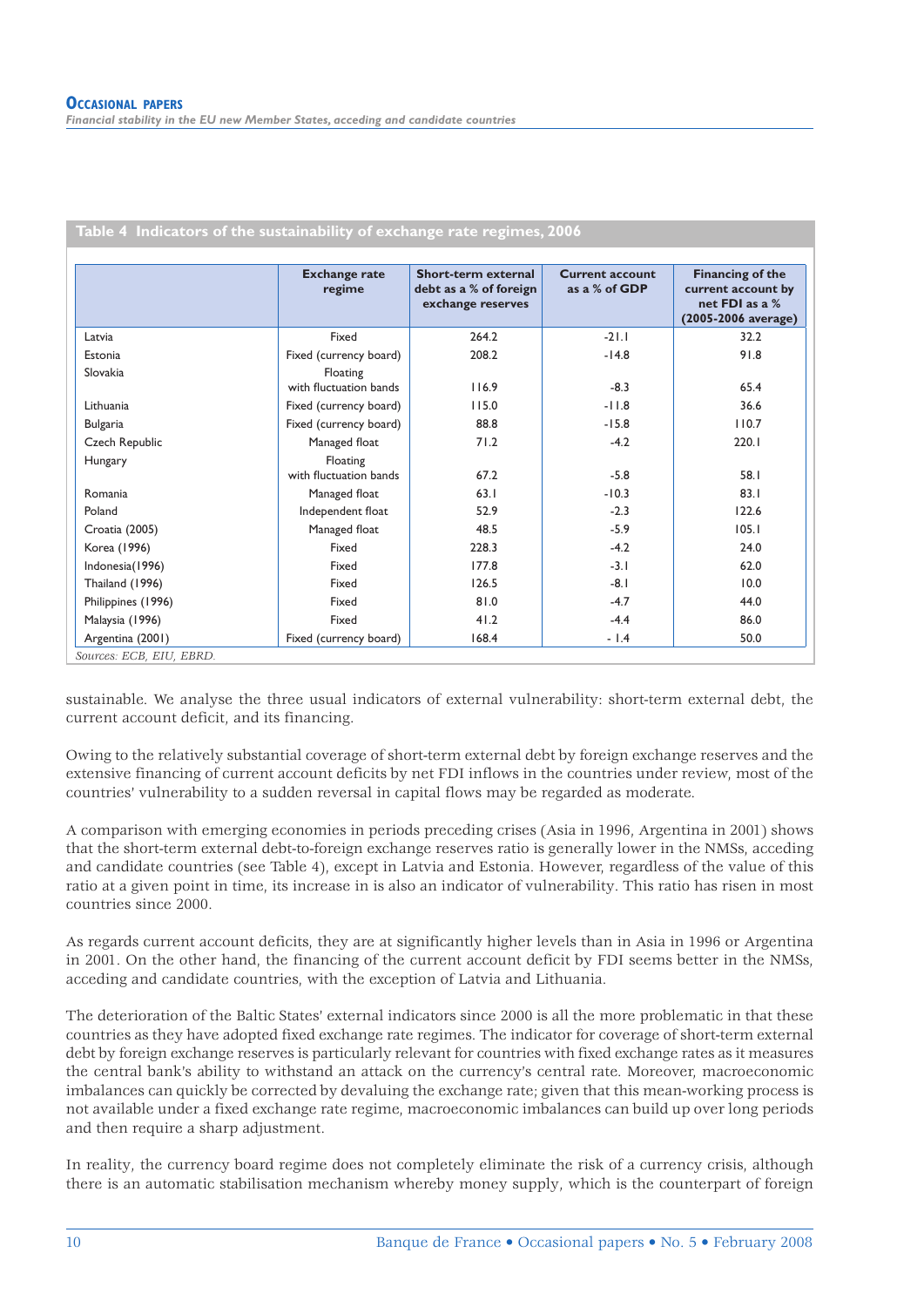exchange reserves, shrinks automatically in the event of major capital outflows. The stability of the nominal exchange rate could be maintained under these circumstances but capital outflows would have an adverse effect on domestic demand and therefore on economic activity. The authorities might then be tempted to bow to pressure and allow devaluation in order to offset the negative impact on the economy of monetary contraction by an increase in net exports.

### **4| Causality between credit flow and domestic demand**

In the previous section we highlighted the link between credit growth and the deterioration in the current account. This finding can be attributed notably to the rise in domestic demand associated with credit growth. However, the qualitative risk assessment that could be made associated with credit growth varies according to the causal link between credit growth and domestic demand.6 Indeed, if demand causes credit growth, it would be a natural financial catching-up process. Whereas, if credit growth causes demand, then this would be the sign of a potential risk for the system in which credit growth leads to an overheated demand.

The methodology developed by Granger enables us to determine whether credit growth causes demand to increase or vice versa. However, the results of Granger causality tests must be interpreted with caution since they are simple tests based on the past of a given variable; see Appendix for the methodological notes. We use causality tests for the countries studied. The summarised results are presented in the following chart and the in-depth results are given in the Appendix.

The results of the tests show that credit flow tends to cause domestic demand in Bulgaria, Estonia, Latvia and Poland. Among these countries, the first three registered high credit growth rates that, in the light of the causality tests, can be interpreted as a credit boom that is believed to have led to an overheated demand. It is also interesting to note that these three countries implement nominal exchange rate stability policies, thus foregoing monetary policy as a means of stabilising domestic demand. In the light of the results in the previous section, it is not surprising that Bulgaria, Estonia and Latvia are the countries with the highest current account deficits of the countries under review.

However, in Croatia and Romania, the direction of causality is the opposite, i.e. credit growth does not generate an overheated demand but rather the rise in domestic demand stemming from the catching-up process causes an increase in credit flow.



It should nevertheless be noted that the causality tested here is purely statistical. The variable y causes the variable x if we reject the assumption that the past of y does not contain *any information on* x *that is not already contained in the past of* x *(Granger test; see Appendix).*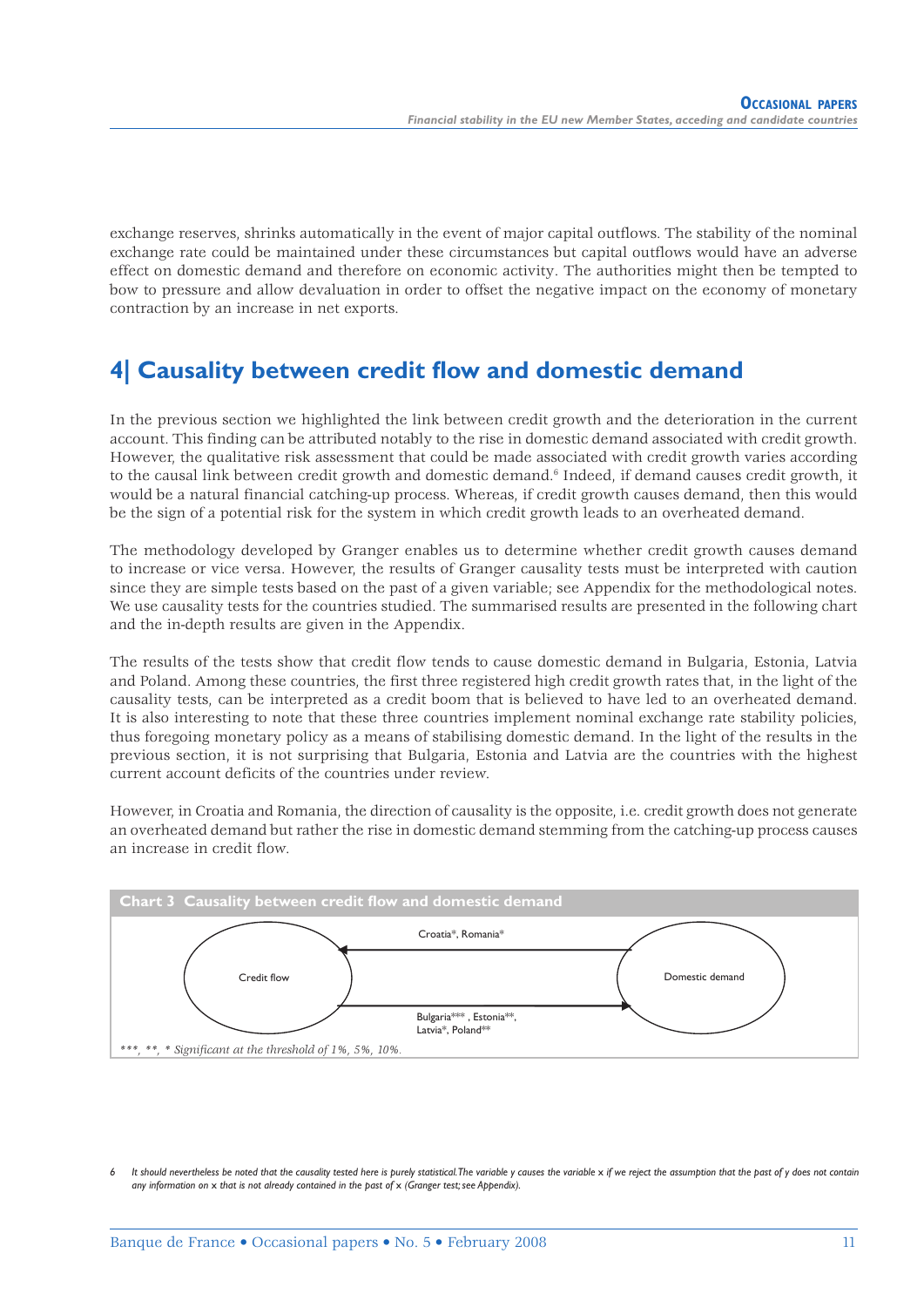### **5| Conclusion**

In this article we have shown that the banking system of the EU new Member States, acceding and candidate countries appears to be sound. An important factor of stability is the high penetration of foreign banks in particular from the euro area, which may act as a barrier to the propagation of financial crises since they attempt to safeguard their market share in a region of strategic significance. Nevertheless, a number of indirect vulnerabilities of the banking system do not seem to have been correctly taken into account or have been underestimated by traditional vulnerability analysis. First, this is the case for the banking system's exposure to exchange rate risk that is "indirect" since the final borrowers (households and corporations) incur the exchange rate risk through their massive exposure to foreign-currency loans.

Second, credit growth has a negative impact on the current account balance, raising the risk of a currency crisis. For instance, we identify an overall vulnerability mechanism in which credit growth raises the probability of a balance of payments crisis that in turn may have a negative impact on the banking system, as private agents hold an open currency position. However, traditional external vulnerability indicators show that the situation is generally stable with short-term external debt covered by foreign exchange reserves and current account deficits are largely financed by foreign direct investment. However, these indicators appear to have deteriorated for the Baltic States where they have reached levels comparable to those of Asian countries in 1996.

Lastly, in order to assess the sustainability of these imbalances, we have attempted to ascertain the nature of credit growth by determining whether this growth stems from a catching-up process or whether it is generated exogenously by the banking system. We tested the causality between credit flow and domestic demand. When the causality detected indicates that credit growth determines domestic demand, it could be interpreted as a potential risk for the system because strong credit growth can result in an overheated demand. We find that the direction of the causality detected goes from credit to domestic demand in Bulgaria, Estonia, Latvia and Poland, and in the opposite direction in Croatia and Romania.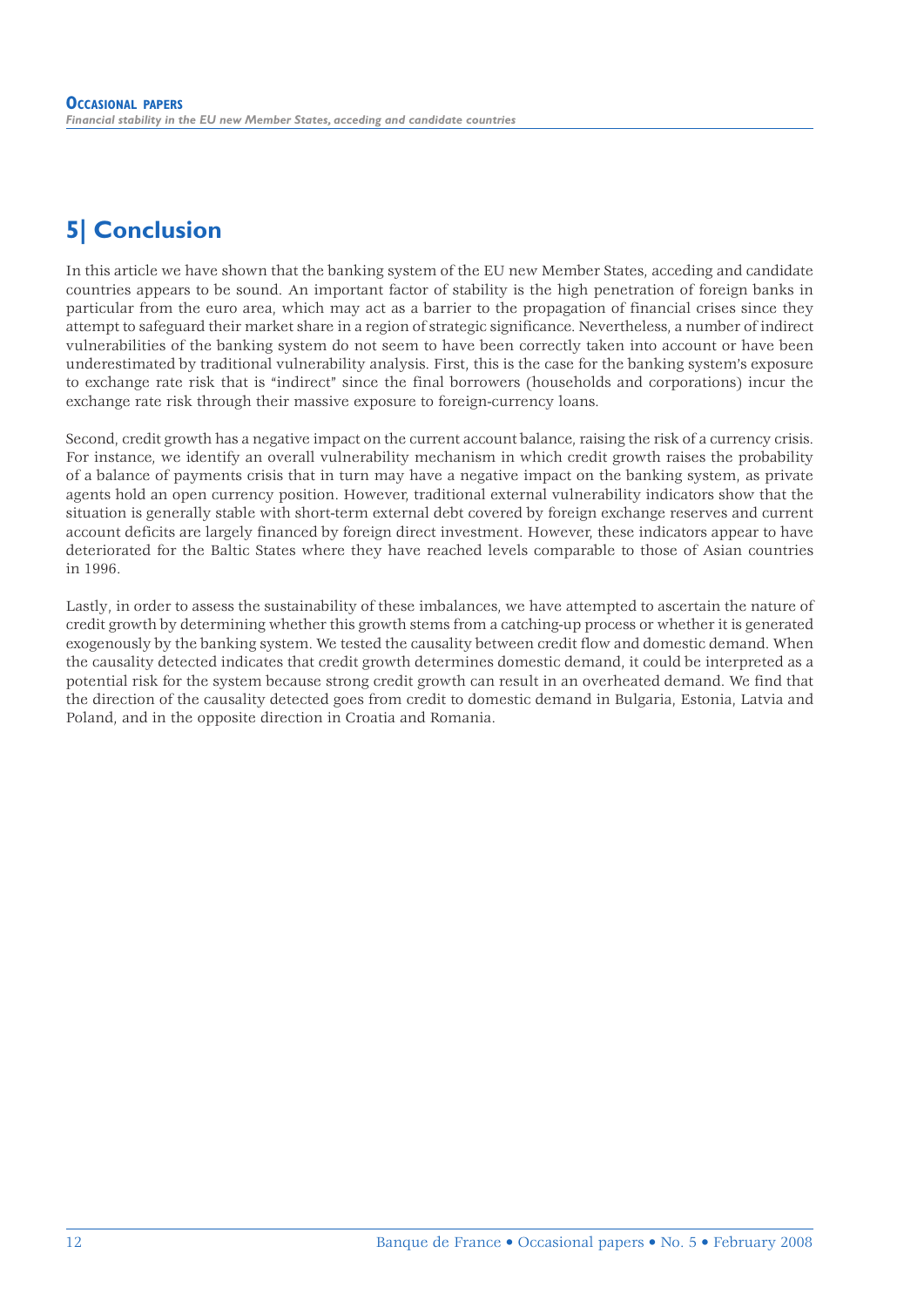## **APPENDIX**

### **Autoregressive distributed lag model**

An Autoregressive distributed lag model can be expressed in the general form  $ARDL(p,q,...,q)$  as follows.

$$
\begin{aligned} \boldsymbol{y}_{it} &= \alpha + \delta_i + \sum_{j=1}^{p} \beta_{ij} \, \boldsymbol{y}_{i(t-j)} + \sum_{j=0}^{q} \boldsymbol{X}_{i(t-j)} \, \boldsymbol{y}_{ij} + \boldsymbol{u}_{it} \\ \boldsymbol{i} &= \mathbf{1}, \dots, \boldsymbol{N}; \, t = 1, \dots, T \end{aligned}
$$

where  $y_i$  is the dependent variable and  $X_i$  is a vector ((1 x *k*) of *k* explanatory variables.

The estimation of the model provides us with short-term dynamic relationship between the variables of the model as well as a long-term relationship between the dependent variable and the explanatory variables. In order to illustrate this simply, let us take a given country, *i* = 1 for example. In the long-term relationship, it is impossible to distinguish between contemporaneous and lagged variables, i.e. we have  $y_t = y_{t-1} = y$  and  $X_t = X_{t-1} = X$ . By replacing the latter in the above equation we obtain:

$$
y = a^* + X\gamma^* + \text{ random variables}
$$

where

$$
\alpha^* = \frac{\alpha + \delta}{1 - \sum_{j=1}^p \beta_j}; \quad \gamma^* = \frac{1}{1 - \sum_{j=1}^p \beta_j} \sum_{j=0}^q \gamma_j
$$

### **Estimation method**

The model is estimated by the generalised least squares (GLS) method. We take into account any heteroscedasticity between countries, as well as a conditional correlation between the residuals of the country *i* and *j*. More formally, we assume that  $E(u_{ii}u_{ii}|X_t) = \sigma_{ii}$  and  $E(u_{ii}u_{ii}|X_t) = 0$  so that the variance-covariance matrix is expressed for all *t* as follows:

$$
\Omega_N = \begin{bmatrix} \sigma_{11} & \sigma_{12} & \dots & \sigma_{1N} \\ \sigma_{21} & \sigma_{22} & \dots & \sigma_{2N} \\ \vdots & \vdots & \ddots & \vdots \\ \sigma_{N1} & \sigma_{N2} & \dots & \sigma_{NN} \end{bmatrix}
$$

The residuals from the initial estimation are used to estimate  $\Omega_N$ . Then the GLS estimator is expressed as follows:

$$
\hat{\mathsf{B}}_{\mathsf{GLS}} = \left( \sum_i X_i^c \hat{\Omega}_N^{-1} X_i \right)^{-1} \left( \sum_i X_i^c \hat{\Omega}_N^{-1} \mathsf{y}_i \right)
$$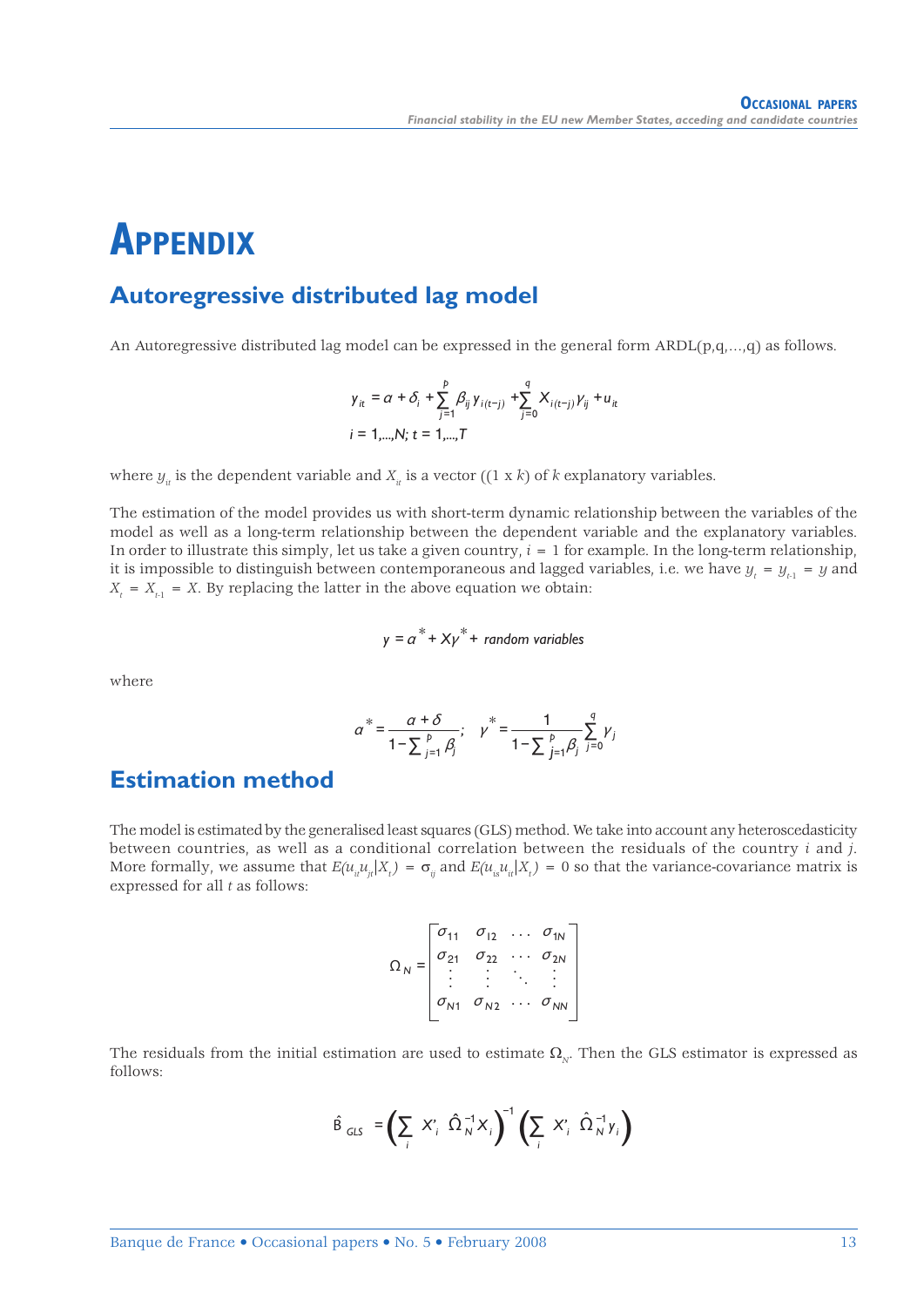### **Unit root tests**

| Table I Unit root tests                           |               |                 |                |                |  |  |  |
|---------------------------------------------------|---------------|-----------------|----------------|----------------|--|--|--|
|                                                   |               | <b>Variable</b> |                |                |  |  |  |
| <b>Test statistic</b>                             | <b>CA</b>     | <b>CF</b>       | <b>FISC</b>    | <b>FDI</b>     |  |  |  |
| Null: unit root (assumes common root process)     |               |                 |                |                |  |  |  |
| Levin, Lin and Chu                                | $-2.64(0.00)$ | $-3.23(0.00)$   | $-10.57(0.00)$ | $-13.24(0.00)$ |  |  |  |
| Breitung                                          | $-4.57(0.00)$ | $-4.72(0.00)$   | $-7.38(0.00)$  | $-7.9(0.00)$   |  |  |  |
| Null: unit root (assumes individual root process) |               |                 |                |                |  |  |  |
| Im. Persan and Shin                               | $-4.52(0.00)$ | $-4.98(0.00)$   | $-10.96(0.00)$ | $-11.96(0.00)$ |  |  |  |
| <b>ADF</b>                                        | 66.99 (0.00)  | 70.56 (0.00)    | 164.8(0.00)    | 168.4(0.00)    |  |  |  |
| <b>PP</b>                                         | 186.2 (0.00)  | 194.9(0.00)     | 214.8(0.00)    | 167.1(0.00)    |  |  |  |

*Tests in level form. In brackets: P-values, i.e. probability of error if the null hypothesis is rejected.*

### **Testing for endogeneity**

The results of the estimations would not be asymptotically valid if one or more of the explanatory variables were endogenous, i.e. non-predetermined or non-exogenous. To test for this possibility we use a Durbin-Wu-Hausman (DWH) test. The null hypothesis of the test is that the estimations by GLS are consistent. A rejection of the null hypothesis indicates that it is necessary to estimate the model using instrumental variables.

There are generally two difficulties in this approach: (i) identifying the variables that may be subject to endogeneity and (ii) finding the appropriate instrumental variables to replace them. As the lagged variables are predetermined, only the contemporaneous variables could be subject to endogeneity. *A priori*, credit flow could be restricted and the fiscal balance improved using monetary policy and fiscal policy respectively. Policy makers may respond by tightening both policies in the event of a significant widening of the current account deficit. This means that the current values of credit flow and fiscal balance variables, CF and FISC may be endogenous. However, FDI flows may be considered as exogenous *a priori* and determined by the overall sentiment of foreign investors and the economy's expected future productivity gains. As instrumental variables for the current value of the variables CF and FISC, we use the fifth and sixth lagged values of the respective variables, i.e. CF(-5), CF(-6), FISC(-5), FISC(-6).

Before carrying out the DWH test, we perform a test of over-identifying restrictions to assess the validity of the variables as instruments. We regress the residuals of the instrumental variables of the original model to the set of instruments. The test statistic is *n* times the  $R^2$  of this regression, with *n* being the number of observations of the regression. The test statistic follows asymptotically a  $\chi^2$  (*l* – *k*) distribution, with *l* being the number of instruments and *k* the initial number of independent variables. The P-value for the test is 0.76, which means that we can consider the original model to be well specified and the instruments to be valid.

We then perform the DWH test by adding to the original model additional regressors that are the orthogonal projections of the endogenous variables to the space generated by the instruments. Under the null hypothesis the coefficients of these additional regressors are not jointly significant, which means that an estimation by instrumental variables adds nothing to the initial estimations. Using Fisher's Exact Test, the P-value for the test statistic is 0.15, which means that we cannot reject the null hypothesis by which the GLS estimations are valid.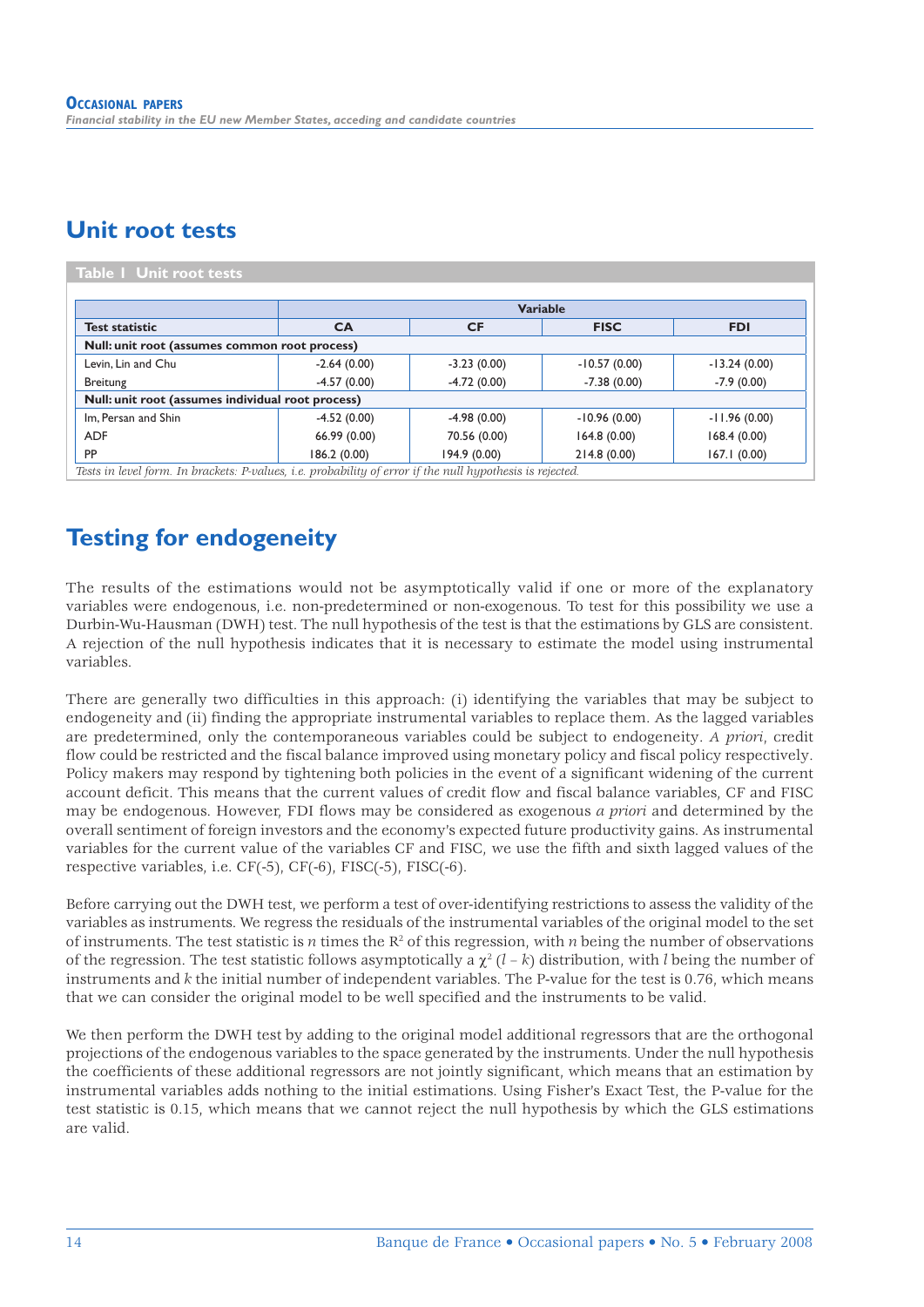|                             |            | Dependent variable: CA |
|-----------------------------|------------|------------------------|
| <b>Explanatory variable</b> |            | <b>Coefficient</b>     |
| $\mathsf C$                 | 3.98**     | (1.93)                 |
| D <sub>2</sub>              | $-0.73$    | (0.66)                 |
| D <sub>3</sub>              | $1.62***$  | (0.53)                 |
| D <sub>4</sub>              | $-1.56**$  | (0.68)                 |
| $CA(-1)$                    | 0.01       | (0.04)                 |
| $CA(-2)$                    | $-0.14***$ | (0.04)                 |
| $CA(-3)$                    | $-0.08*$   | (0.04)                 |
| $CA(-4)$                    | $0.58***$  | (0.04)                 |
| $\mathsf{C}\mathsf{F}$      | $-0.04**$  | (0.02)                 |
| $CF(-1)$                    | $-0.03*$   | (0.02)                 |
| $CF(-2)$                    | $-0.08***$ | (0.02)                 |
| $CF(-3)$                    | $-0.08***$ | (0.02)                 |
| $CF(-4)$                    | $-0.04*$   | (0.02)                 |
| <b>INVEST</b>               | $-0.63***$ | (0.07)                 |
| INVEST (- I)                | $-0.02$    | (0.04)                 |
| INVEST (- 2)                | $-0.02$    | (0.03)                 |
| INVEST $(-3)$               | $-0.11***$ | (0.04)                 |
| INVEST $(-4)$               | $0.57***$  | (0.07)                 |
| <b>FISC</b>                 | 0.05       | (0.03)                 |
| $FISC(-1)$                  | $-0.02$    | (0.03)                 |
| $FISC$ (- 2)                | $-0.02$    | (0.03)                 |
| $FISC(-3)$                  | 0.02       | (0.03)                 |
| $FISC(-4)$                  | 0.02       | (0.03)                 |
| <b>FDI</b>                  | $-0.12***$ | (0.03)                 |
| $FDI (-1)$                  | 0.02       | (0.03)                 |
| $FDI(-2)$                   | $-0.03$    | (0.03)                 |
| $FDI(-3)$                   | 0.00       | (0.03)                 |
| $FDI(-4)$                   | $-0.07**$  | (0.03)                 |
| Number of observations      | 330        |                        |
| R <sup>2</sup>              | 0.87       |                        |

### **Model augmented by the investment ratio**

### **Causality tests**

The Granger causality test [Granger (1969) "Investigating causal relations by econometric models and cross-spectral methods", Econometrica, No. 37] between two variables *x* and *y* consists in determining whether the past of *y* contains any information on *x* that is not already contained in the past of *x* (i.e. test of non-causality of *y* on *x*). The test is calculated as follows. First, we estimate the following two models:

$$
x_{t} = \alpha_{0} + \sum_{j=1}^{q} \alpha_{j} x_{t-j} + \sum_{j=1}^{q} \beta_{j} y_{t-j} + u_{it}
$$
  

$$
y_{t} = \delta_{0} + \sum_{j=1}^{q} \delta_{j} y_{t-j} + \sum_{j=1}^{q} \gamma_{j} x_{t-j} + u_{2t}
$$
  

$$
t = 1, ..., T
$$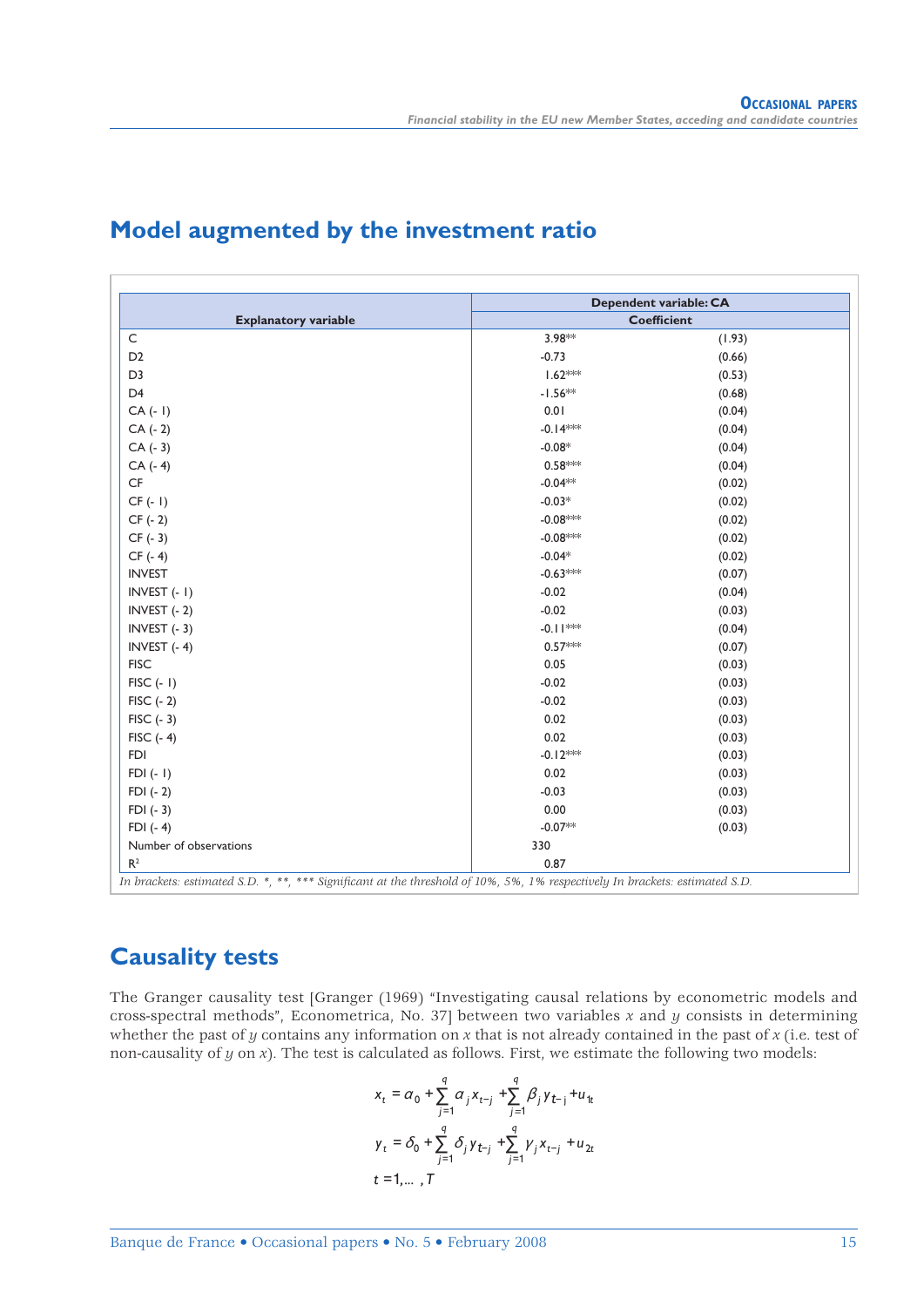The null hypothesis that y does not cause x consists in testing the joint nullity of the beta parameters:  $H_0: \beta_1 = \dots = \beta_q = 0$ 

The null hypothesis that x does not cause y consists in testing the joint nullity of the gamma parameters: *H*<sub>0</sub> :  $\gamma_1 = ... = \gamma_q = 0$ 

**Results of the causality tests**

|                 | <b>Null hypothesis:</b>                                              | O <sub>bs</sub> | <b>F-Statistic</b> | P-value  |
|-----------------|----------------------------------------------------------------------|-----------------|--------------------|----------|
| <b>Bulgaria</b> | Domestic demand does not cause (in the sense of Granger) credit flow | 38              | 1.73275            | 0.19250  |
|                 | Credit flow does not cause (in the sense of Granger) domestic demand |                 | 6.92232            | 0.00309  |
| Czech Republic  | Domestic demand does not cause (in the sense of Granger) credit flow | 38              | 2.064907           | 0.142907 |
|                 | Credit flow does not cause (in the sense of Granger) domestic demand |                 | 0.946157           | 0.398510 |
| Estonia         | Domestic demand does not cause (in the sense of Granger) credit flow | 38              | 1.289326           | 0.288970 |
|                 | Credit flow does not cause (in the sense of Granger) domestic demand |                 | 4.882131           | 0.013888 |
| Croatia         | Domestic demand does not cause (in the sense of Granger) credit flow | 38              | 2.514380           | 0.096300 |
|                 | Credit flow does not cause (in the sense of Granger) domestic demand |                 | 0.840420           | 0.440560 |
| Hungry          | Domestic demand does not cause (in the sense of Granger) credit flow | 38              | 1.872390           | 0.169730 |
|                 | Credit flow does not cause (in the sense of Granger) domestic demand |                 | 0.751260           | 0.479670 |
| Lituanie        | Domestic demand does not cause (in the sense of Granger) credit flow | 38              | 1.183800           | 0.318780 |
|                 | Credit flow does not cause (in the sense of Granger) domestic demand |                 | 0.980370           | 0.385830 |
| Latvia          | Domestic demand does not cause (in the sense of Granger) credit flow | 38              | 0.507510           | 0.606610 |
|                 | Credit flow does not cause (in the sense of Granger) domestic demand |                 | 3.046720           | 0.061060 |
| Poland          | Domestic demand does not cause (in the sense of Granger) credit flow | 38              | 0.970300           | 0.389520 |
|                 | Credit flow does not cause (in the sense of Granger) domestic demand |                 | 3.318200           | 0.048630 |
| Rumania         | Domestic demand does not cause (in the sense of Granger) credit flow | 38              | 3.055943           | 0.060588 |
|                 | Credit flow does not cause (in the sense of Granger) domestic demand |                 | 1.400391           | 0.260768 |
| Slovenia        | Domestic demand does not cause (in the sense of Granger) credit flow | 38              | 0.219690           | 0.803930 |
|                 | Credit flow does not cause (in the sense of Granger) domestic demand |                 | 0.758210           | 0.476490 |
| Slovakia        | Domestic demand does not cause (in the sense of Granger) credit flow | 38              | 2.037470           | 0.146440 |
|                 | Credit flow does not cause (in the sense of Granger) domestic demand |                 | 0.310720           | 0.735040 |

16 Banque de France • Occasional papers • No. 5 • February 2008